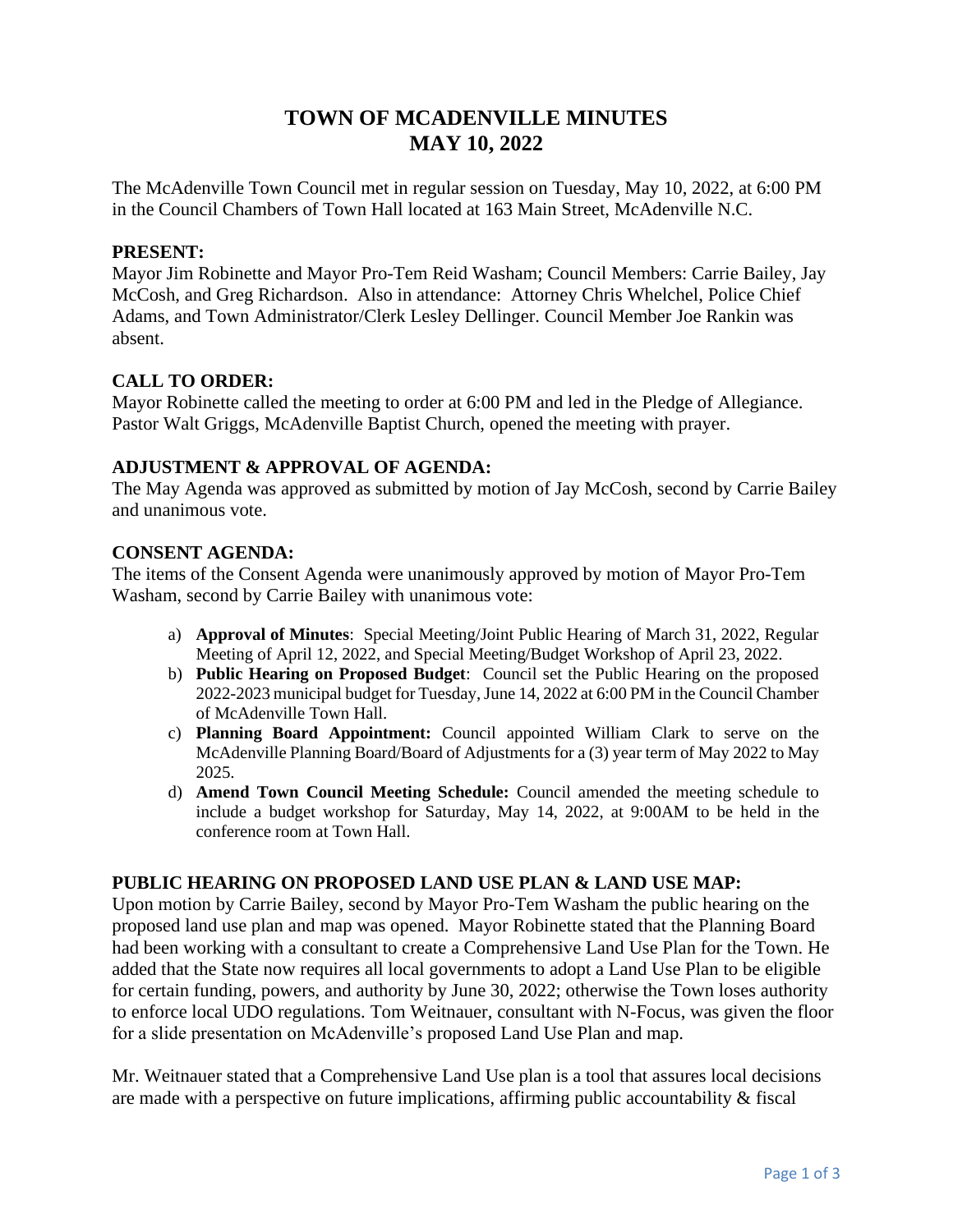responsibility are part of the process. It is a 20-year plan designed to help elected officials and appointed boards create capital improvement plans to attract and support development that achieves their vision for future growth. The plan can be broken out into the following three sections: Where the Town is today (Chapters  $1 - 4$ ); where the Town wants to go (Chapter 5); and a plan for how to get there (Chapter  $6 - 9$ ). Public engagement was an important factor in the development of the plan, and Chapter 5 provides graphs of the public responses from the online survey and one-on-one interviews conducted in Town. This information was analyzed and used to prioritize the final goals desired by the community. These goals with objectives and strategies are detailed in Section 5.2 of the plan. The later part of the plan gives a road map for future development, and once the plan is adopted will prevent rezoning that does not align with the Town's future vision. The future Land Use Map was presented for review. Mr. Weitnauer concluded his presentation and offered to answer questions from Council and the public. He thanked Town Council, the Planning Board and Town Staff for their input and assistance with developing the draft Comprehensive Lan Use Plan and added that he looks forward to partnering with the Town on future projects.

Following Mr. Weitnauer's presentation, Mayor Robinette opened the floor for public comment.

William Clark, McAdenville resident of 136 Church Street and Planning Board member, stated that the Land Use map does not change the official zoning map but that he hopes it will be used to shape the future. He added that the future Land Use map lines up well with the current zoning because our UDO is so new, and it will be a great tool for the members of the Planning Board when new site developments plans are presented for review.

No additional comments were submitted. Upon motion by Carrie Bailey and second by Mayor Pro-Tem Washam the public hearing period was closed.

# **ORDINANCE AMENDING ZONING MAP:**

Staff reported that Council approved the application for rezoning for tax parcel #213448 from C2 to RMF/CZ for development of an affordable senior (55+) rental community with specified conditions at the April 12, 2022, regular meeting. The CZ development conditions have been agreed upon in writing by the current Property Owner, A.G. Koutsoupias, and the Developer, WDT Development, LLC. Ordinance 2022-001 amending the official zoning map of the Town of McAdenville with the agreed conditional zoning requirements was presented for adoption consideration by the Board. Jay McCosh motioned to approve the ordinance amending the official zoning map for Parcel #213448 from C2 to RMF/CZ with conditional zoning provisions. The motion was seconded by Mayor Pro-Tem Washam and passed unanimously.

### **POLICE DEPARTMENT REPORT:**

Chief Adams asked for Council's consideration to adjust the rate of pay for officers managing traffic during the Christmas Lights to the standard off-duty rate of \$35/hr. He added that he had to reach out to every police department in Gaston County last year to try and fill the scheduled slots. Mayor Robinette stated that the Board would discuss a rate adjustment when budgeting for the Christmas Town event in 2022.

Mayor Pro-Tem Washam stated that an additional officer was being requested for traffic control at Mockingbird Lane in 2022. He asked how Chief Adams planned to manage the influx of